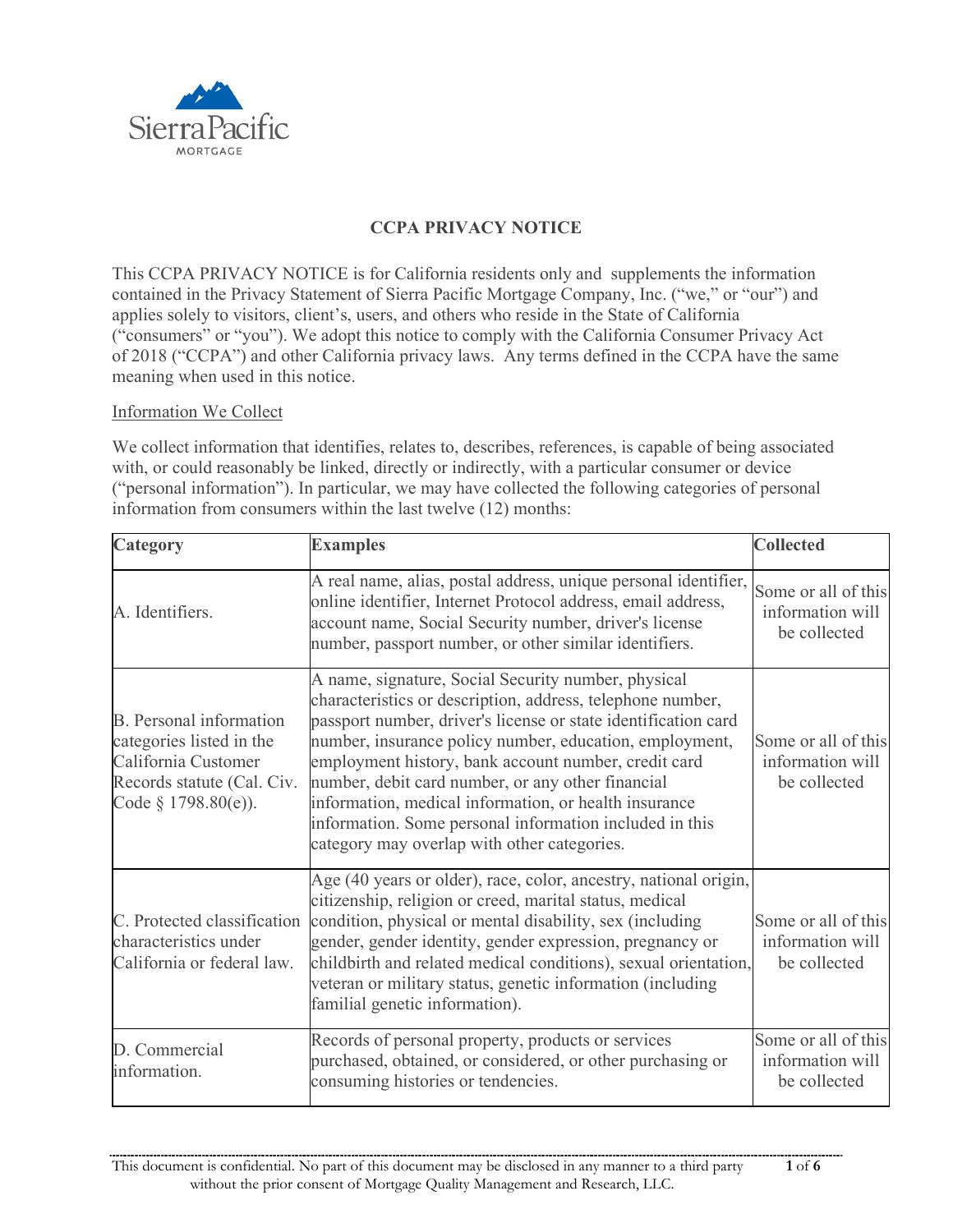

| E. Biometric information.                                                                                                                                   | Genetic, physiological, behavioral, and biological<br>characteristics, or activity patterns used to extract a template<br>or other identifier or identifying information, such as,<br>fingerprints, faceprints, and voiceprints, iris or retina scans,<br>keystroke, gait, or other physical patterns, and sleep, health,<br>or exercise data. | N <sub>O</sub>                                          |
|-------------------------------------------------------------------------------------------------------------------------------------------------------------|------------------------------------------------------------------------------------------------------------------------------------------------------------------------------------------------------------------------------------------------------------------------------------------------------------------------------------------------|---------------------------------------------------------|
| F. Internet or other similar<br>network activity.                                                                                                           | Browsing history, search history, information on a<br>consumer's interaction with a website, application, or<br>advertisement.                                                                                                                                                                                                                 | Some or all of this<br>information will<br>be collected |
| G. Geolocation data.                                                                                                                                        | Physical location or movements.                                                                                                                                                                                                                                                                                                                | Some or all of this<br>information will<br>be collected |
| H. Sensory data.                                                                                                                                            | Audio, electronic, visual, thermal, olfactory, or similar<br>information.                                                                                                                                                                                                                                                                      | Some or all of this<br>information will<br>be collected |
| I. Professional or<br>employment-related<br>information.                                                                                                    | Current or past job history or performance evaluations.                                                                                                                                                                                                                                                                                        | Some or all of this<br>information will<br>be collected |
| J. Non-public education<br>information (per the<br><b>Family Educational Rights</b><br>and Privacy Act (20 U.S.C.<br>Section 1232g, 34 C.F.R.<br>Part 99)). | Education records directly related to a student maintained by<br>an educational institution or party acting on its behalf, such<br>as grades, transcripts, class lists, student schedules, student<br>identification codes, student financial information, or student<br>disciplinary records.                                                 | Some of this<br>information will<br>be collected        |
| K. Inferences drawn from<br>other personal information.                                                                                                     | Profile reflecting a person's preferences, characteristics,<br>psychological trends, predispositions, behavior, attitudes,<br>intelligence, abilities, and aptitudes.                                                                                                                                                                          | N <sub>O</sub>                                          |

Personal information does not include:

- Publicly available information from federal, state or local government records.
- De-identified or aggregated consumer information.
- Information excluded from the CCPA's scope, such as personal information covered by certain sector-specific privacy laws, including the Fair Credit Reporting Act (FRCA), the Gramm-Leach-Bliley Act (GLBA) or California Financial Information Privacy Act (FIPA), and the Driver's Privacy Protection Act of 1994.

We obtain the categories of personal information listed above from the following categories of sources: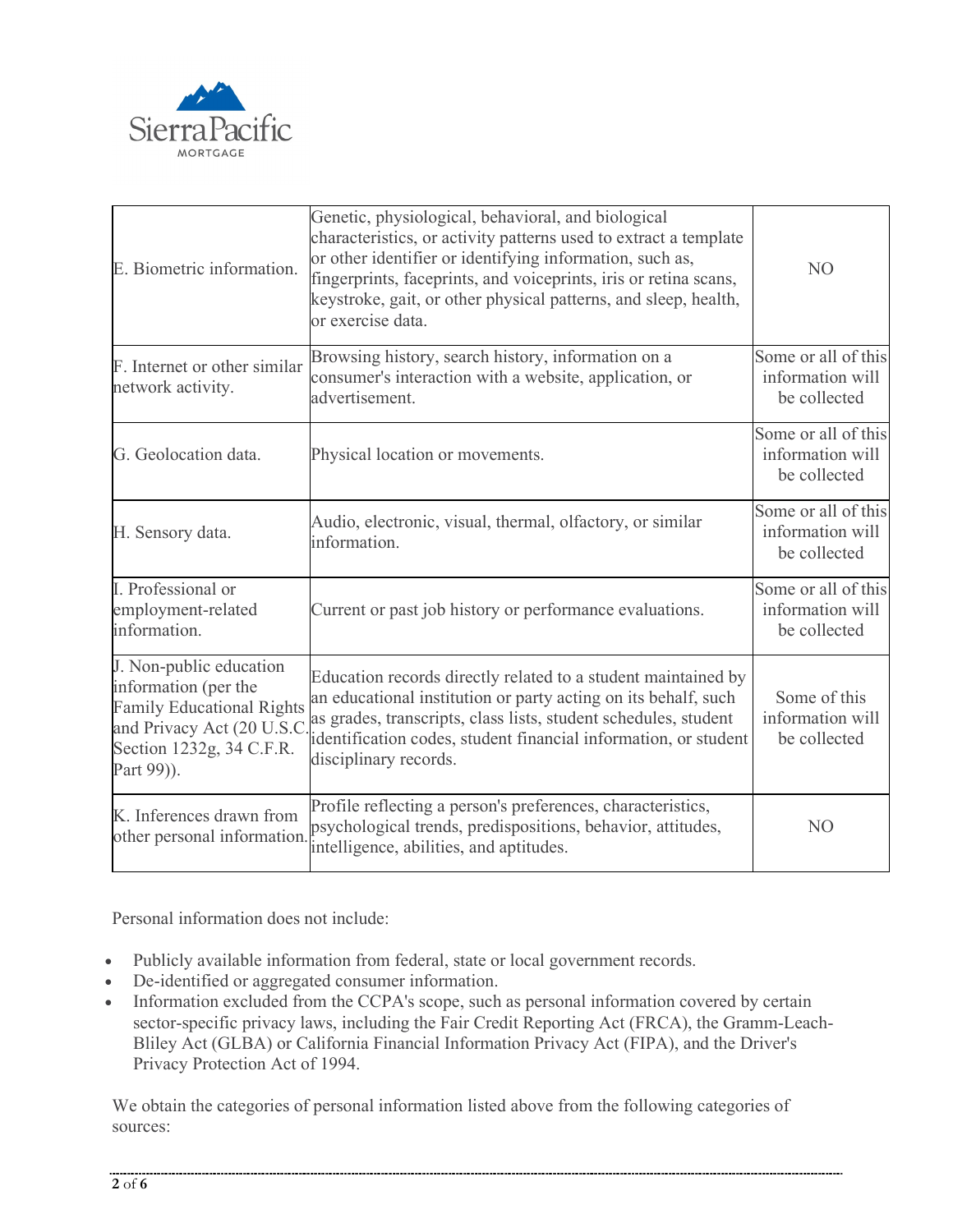

- Directly from our clients or their agents. For example, from documents that our clients provide to us related to the services that we are asked to perform.
- Indirectly from our clients or their agents. For example, through information we collect from our clients in the course of providing services to them.
- Directly and indirectly from activity on our website (www.sierrapacificmortgage.com). For example, from submissions through our website portal or website usage details collected automatically.
- From third-parties that interact with us in connection with the services we perform. For example, credit reporting agencies, appraisers and other service providers.

## Use of Personal Information

We may use or disclose the personal information we collect for one or more of the following business purposes:

- To fulfill or meet the reason for which the information is provided. For example, if you provide us with personal information in order for us to prepare a rate quote or ask a question about our products or services, we will use that personal information to respond to your inquiry.
- To provide, support, personalize and develop our Website, products and services.
- To provide you with information, products or services that you request from us.
- To provide you with email alerts, event registrations and other notices concerning our products or services, or events or news, that may be of interest to you.
- To carry out our obligations and enforce our rights arising from any contracts entered into between you and us, including for billing and collections.
- For testing, research, analysis and product development.
- As necessary or appropriate to protect the rights, property or safety of us, our clients or others.
- To respond to law enforcement requests and as required by applicable law, court order, or governmental regulations.
- As described to you when collecting your personal information or as otherwise set forth in the CCPA.
- To evaluate or conduct a merger, divestiture, restructuring, reorganization, dissolution, or other sale or transfer of some or all of our assets, whether as a going concern or as part of bankruptcy, liquidation, or similar proceeding, in which personal information held by us is among the assets transferred.
- To respond to audits or state or federal examinations by our regulators.

We will not collect additional categories of personal information or use the personal information we collected for materially different, unrelated, or incompatible purposes without providing you notice.

## Sharing Personal Information

We may disclose your personal information to a third party for a business purpose. When we disclose personal information for a business purpose, we enter a contract that describes the purpose and requires the recipient to both keep that personal information confidential and not use it for any purpose except performing the contract.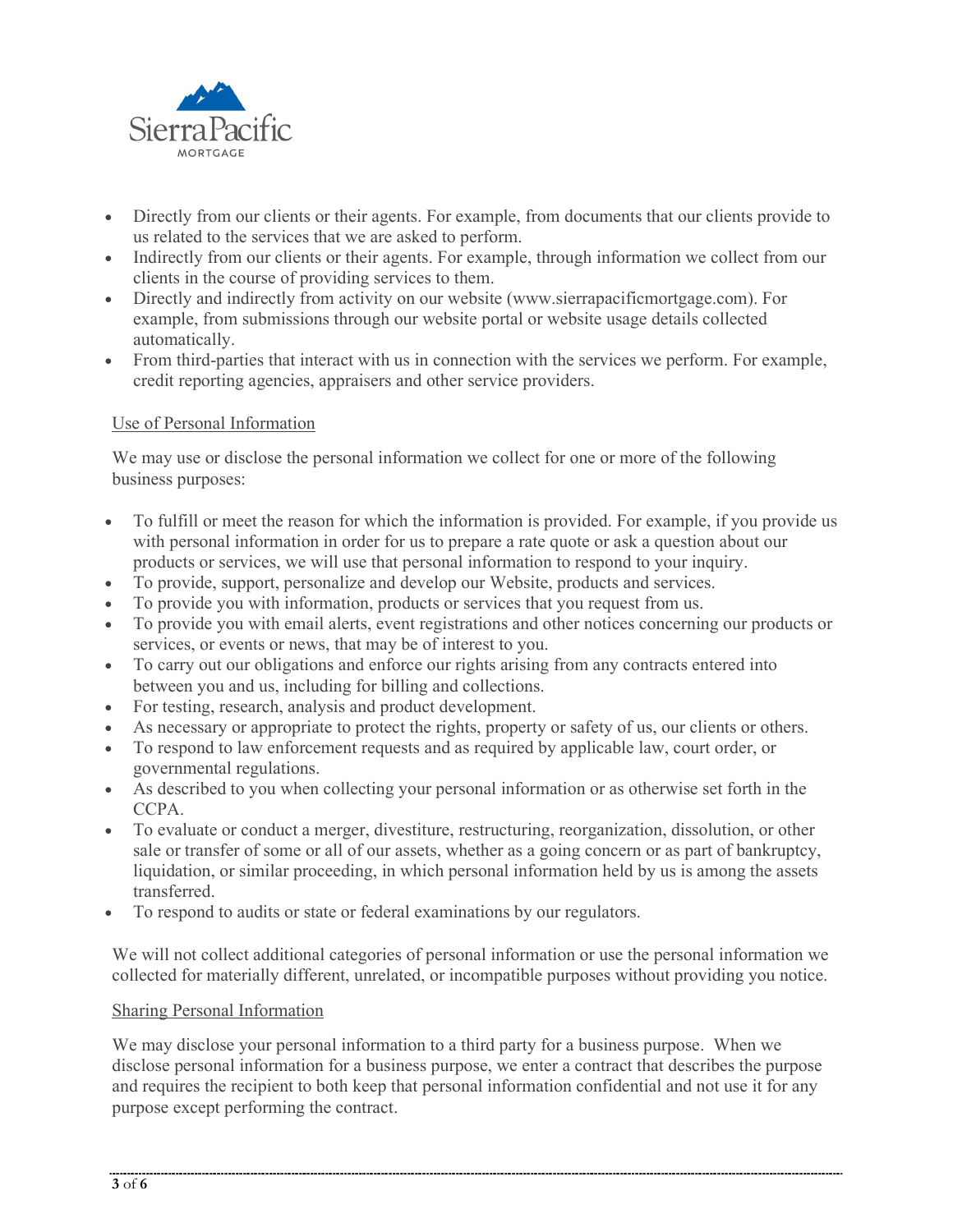

We disclose your personal information for a business purpose to the following categories of third parties:

- Service providers.
- Third parties to whom you or your agents authorize us to disclose your personal information in connection with products or services we provide to you.

In the preceding twelve (12) months, we have not sold any personal information and we have no intention of doing so in the future.

## Your Rights and Choices

The CCPA provides consumers (California residents) with specific rights regarding their personal information. This section describes your CCPA rights and explains how to exercise those rights.

## *Access to Specific Information and Data Portability*

Unless your personal information is excluded from the scope of the CCPA, you have the right to request that we disclose certain information to you about our collection and use of your personal information over the past 12 months. Once we receive and confirm your verifiable consumer request, we will disclose to you:

- The categories of personal information we collected about you.
- The categories of sources for the personal information we collected about you.
- Our business or commercial purpose for collecting or selling that personal information.
- The categories of third parties with whom we share that personal information.
- The specific pieces of personal information we collected about you (also called a data portability request).
- If we sold or disclosed your personal information for a business purpose, two separate lists disclosing:
	- o sales, identifying the personal information categories that each category of recipient purchased; and
	- o disclosures for a business purpose, identifying the personal information categories that each category of recipient obtained.

# *Deletion Request Rights*

Unless your personal information is excluded from the scope of the CCPA, you have the right to request that we delete any of your personal information that we collected from you and retained, subject to certain exceptions. Once we receive and confirm your verifiable consumer request, we will delete (and direct our service providers to delete) your personal information from our records, unless an exception applies.

We may deny your deletion request if retaining the information is necessary for us or our service providers to: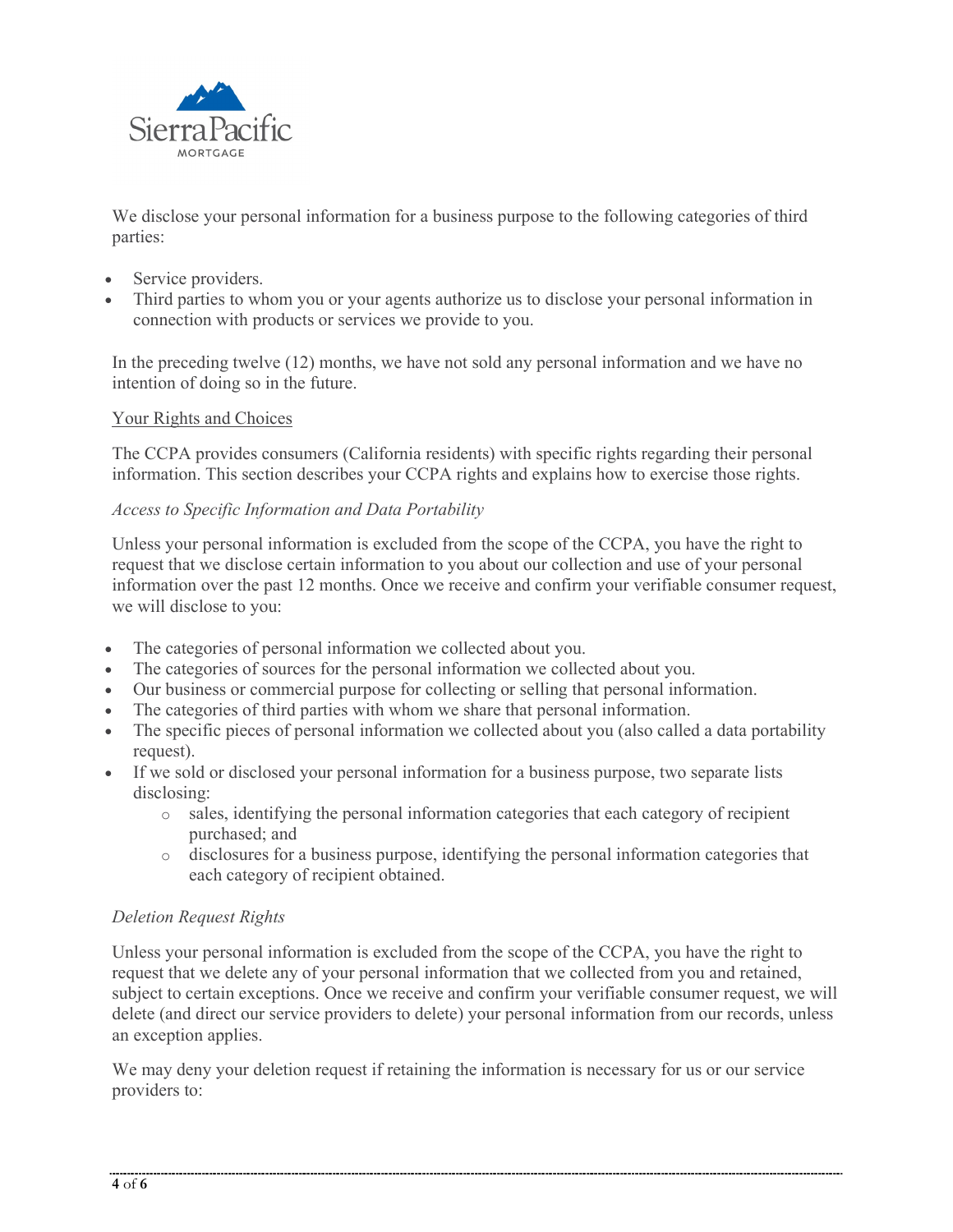

- 1. Complete the transaction for which we collected the personal information, provide a good or service that you requested, take actions reasonably anticipated within the context of our ongoing business relationship with you, or otherwise perform our contract with you.
- 2. Detect security incidents, protect against malicious, deceptive, fraudulent, or illegal activity, or prosecute those responsible for such activities.
- 3. Debug products to identify and repair errors that impair existing intended functionality.
- 4. Exercise free speech, ensure the right of another consumer to exercise their free speech rights, or exercise another right provided for by law.
- 5. Comply with the California Electronic Communications Privacy Act (Cal. Penal Code § 1546 *seq.*).
- 6. Engage in public or peer-reviewed scientific, historical, or statistical research in the public interest that adheres to all other applicable ethics and privacy laws, when the information's deletion may likely render impossible or seriously impair the research's achievement, if you previously provided informed consent.
- 7. Enable solely internal uses that are reasonably aligned with consumer expectations based on your relationship with us.
- 8. Comply with a legal obligation.
- 9. Make other internal and lawful uses of that information that are compatible with the context in which you provided it.

# *Exercising Access, Data Portability, and Deletion Rights*

To exercise the access, data portability, and deletion rights described above, please submit a verifiable consumer request to us by either:

- Calling us at 800-447-3386\_
- Visiting us at [www.sierrapacificmortgage.com/privacy](http://www.sierrapacificmortgage.com/privacy)
- Emailing us at compliance $@$ spmc.com

Only you or a person registered with the California Secretary of State that you authorize to act on your behalf, may make a verifiable consumer request related to your personal information. You may also make a verifiable consumer request on behalf of your minor child.

You may only make a verifiable consumer request for access or data portability twice within a 12 month period. The verifiable consumer request must:

- Provide sufficient information that allows us to reasonably verify you are the person about whom we collected personal information or an authorized representative.
- Describe your request with sufficient detail that allows us to properly understand, evaluate, and respond to it.

We cannot respond to your request or provide you with personal information if we cannot verify your identity or authority to make the request and confirm the personal information relates to you. Making a verifiable consumer request does not require you to create an account with us. We will only use personal information provided in a verifiable consumer request to verify the requestor's